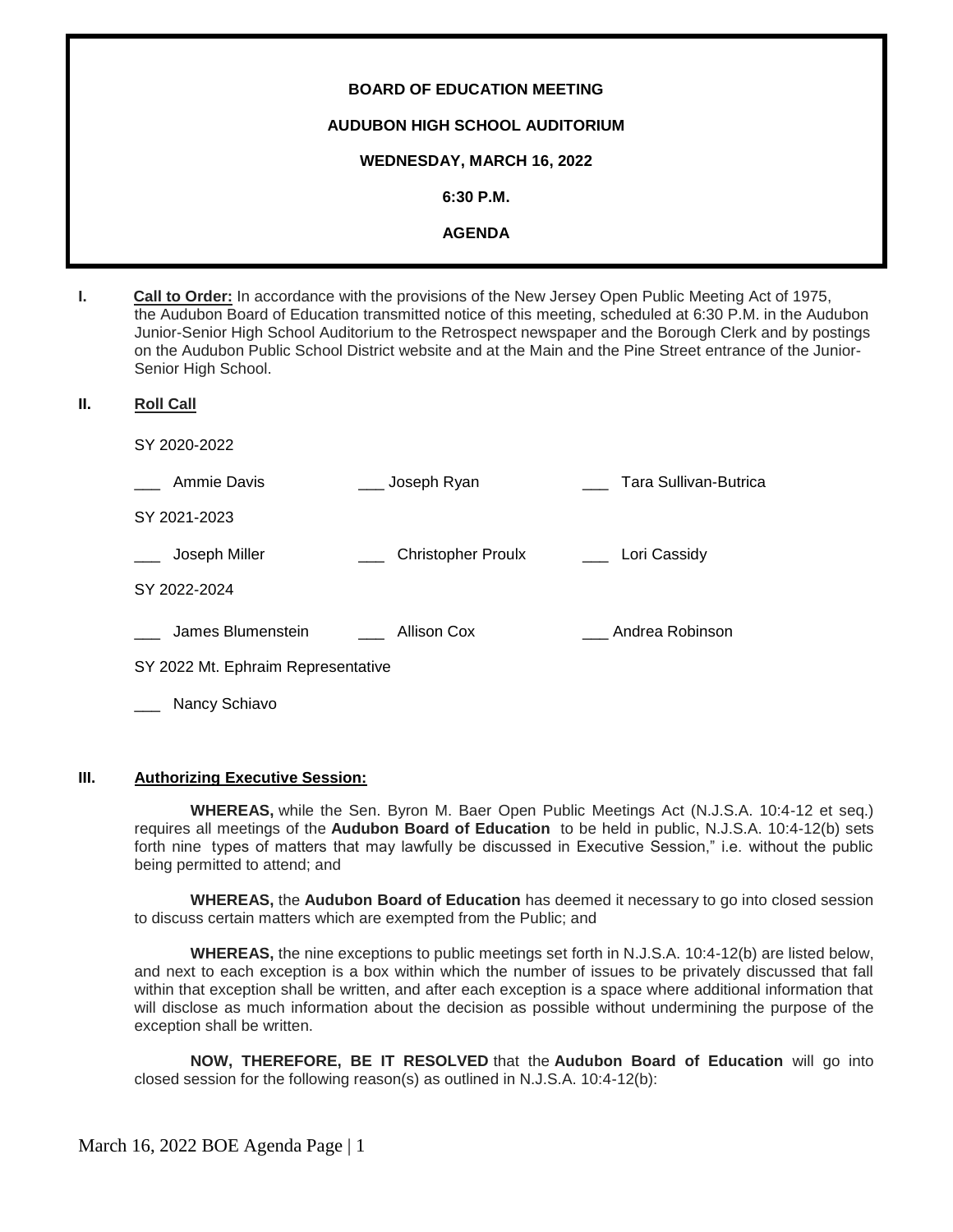X\_ Any matter which, by express provision of Federal Law, State Statute or Rule of Court shall be rendered confidential or excluded from discussion in public;

\_\_\_\_\_\_ Any matter in which the release of information would impair a right to receive funds from the federal government;

 X Any material the disclosure of which constitutes an unwarranted invasion of individual privacy such as any records, data, reports, recommendations, or other personal material of any educational, training, social service, medical, health, custodial, child protection, rehabilitation, legal defense, welfare, housing, relocation, insurance and similar program or institution operated by a public body pertaining to any specific individual admitted to or served by such institution or program, including but not limited to information relative to the individual's personal and family circumstances, and any material pertaining to admission, discharge, treatment, progress or condition of nay individual, unless the individual concerned (or, in the case of a minor or incompetent, his guardian) shall request in writing that the same be disclosed publically;

Any collective bargaining agreement, or the terms and conditions of which are proposed for inclusion in any collective bargaining agreement, including the negotiation of terms and conditions with employees or representatives of employees of the public body

Any matter involving the purchase lease or acquisition of real property with public funds, the setting of bank rates or investment of public funds where it could adversely affect the public interest if discussion of such matters were disclosed;

Any tactics and techniques utilized in protecting the safety and property of the public provided that their disclosure could impair such protection;

 $X$  Any investigations of violations or possible violations of the law;

Any pending or anticipated litigation or contract negotiation in which the public body is or may become a party. Any matters falling within the attorney-client privilege, to the extent that confidentiality is required in order for the attorney to exercise his ethical duties as a lawyer;

 $\underline{X}$  Any matter involving the employment, appointment, termination of employment, terms and conditions of employment, evaluation of the performance, promotion or disciplining of any specific prospective public officer or employee or current public officer or employee employed or appointed by the public body, unless all individual employees or appointees whose rights could be adversely affected request in writing that such matter or matters be discussed at a public; Specifically the evaluation of the Superintendent

Any deliberation of a public body occurring after a public hearing that may result in the imposition of a specific civil penalty upon the responding party or the suspension or loss of a license or permit belonging to the responding party as a result of an act of omission for which the responding party bears responsibility;

**WHEREAS,** the length of the Executive Session is undetermined; however, the **Audubon Board of Education** will make every attempt to estimate the time of the session prior to convening the session after which the public meeting shall reconvene and the **Audubon Board of Education** will proceed with business.

**NOW, THEREFORE, BE IT RESOLVED,** that the **Audubon Board of Education** will go into Executive Session for only the above stated reasons;

**BE IT FURTHER RESOLVED** that the **Audubon Board of Education** hereby declares that its discussion of the aforementioned subject(s) may be made public at a time when the **Audubon Board of Education** attorney advises that the disclosure of the discussion will not detrimentally affect any right, interest or duty of the school district or any other entity with respect to said discussion.

**BE IT FURTHER RESOLVED** that the **Board of Education**, for the aforementioned reasons, hereby declares that the public is excluded from the portion of the meeting during which the above discussion shall take place and hereby directs the board secretary to take the appropriate action to effectuate the terms of this resolution.

March 16, 2022 BOE Agenda Page | 2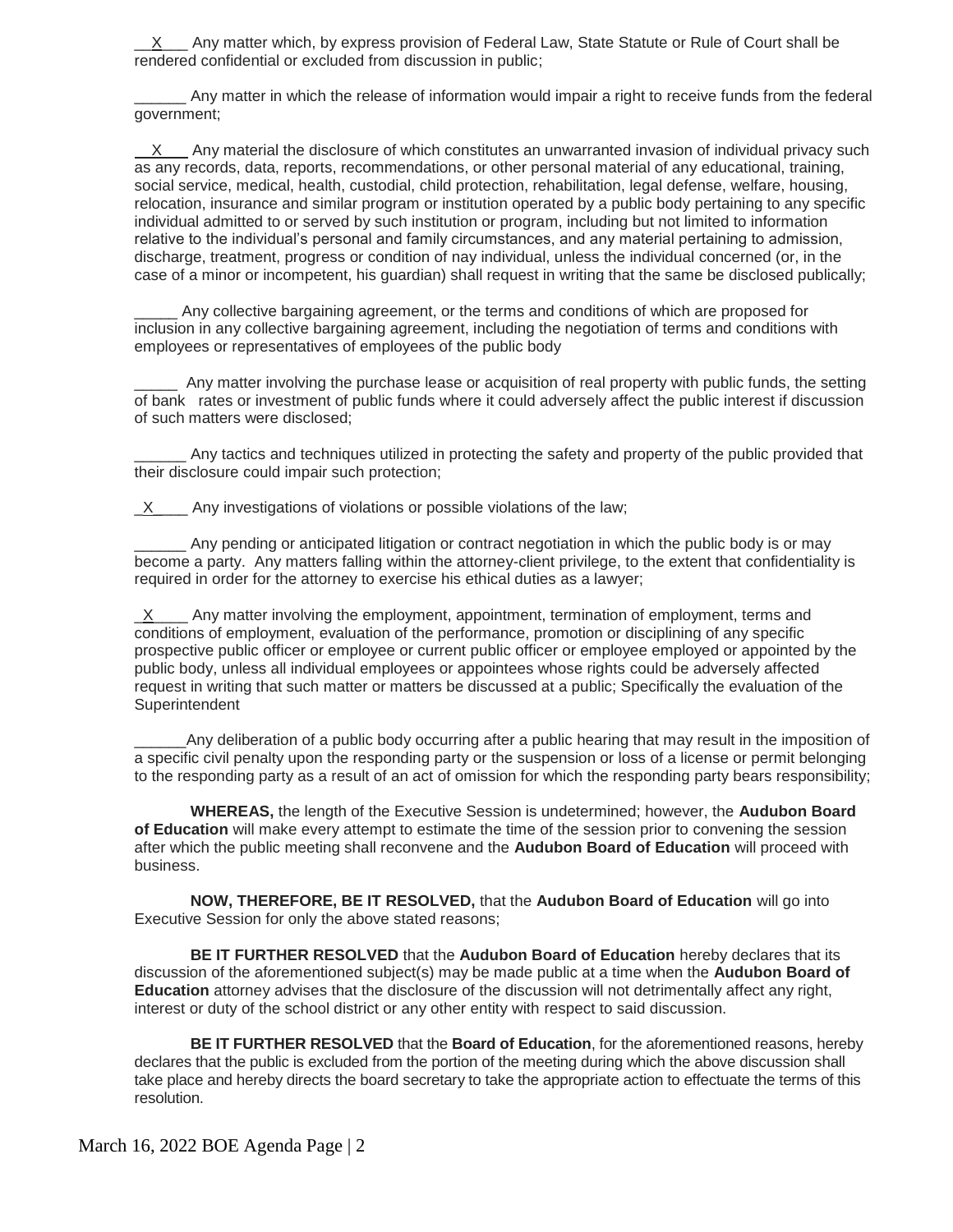|       | 1. Motion to move the Board of Education, by Resolution, adjourn into Executive Session from which the<br>immediately after or as soon thereafter as a decision is reached. |                                                           | general public will be excluded to discuss school matters. The results of this session will be made public |
|-------|-----------------------------------------------------------------------------------------------------------------------------------------------------------------------------|-----------------------------------------------------------|------------------------------------------------------------------------------------------------------------|
|       |                                                                                                                                                                             |                                                           |                                                                                                            |
|       | Time: _____________                                                                                                                                                         | Voice Count: __________________                           |                                                                                                            |
| 2.    | Motion to reconvene the Board of Education, by Resolution.                                                                                                                  |                                                           |                                                                                                            |
|       |                                                                                                                                                                             |                                                           |                                                                                                            |
|       | Time: ____________                                                                                                                                                          | Voice Count: __________________                           |                                                                                                            |
| IV.   | <b>Call Meeting to Order</b>                                                                                                                                                |                                                           |                                                                                                            |
| V.    | <b>Flag Salute</b>                                                                                                                                                          |                                                           |                                                                                                            |
| VI.   | <b>Student Council Report:</b>                                                                                                                                              | Natalie Sylvester, President<br>Leah Grim, Vice-President |                                                                                                            |
| VII.  | <b>Spotlight Program:</b>                                                                                                                                                   |                                                           |                                                                                                            |
|       | STUDENTS OF THE MONTH FOR FEBRUARY 2022:                                                                                                                                    |                                                           | THE AUDUBON BOARD OF EDUCATION SPOTLIGHT PROGRAM RECOGNIZES THE FOLLOWING                                  |
|       | Pre-Kindergarten<br>Anthony Polizzi                                                                                                                                         | <b>Kindergarten</b><br>Luke Gleason                       | <b>Grade One</b><br>Mya Thompson                                                                           |
|       | <b>Grade Two</b><br><b>Grant Heller</b>                                                                                                                                     | <b>Grade Three</b><br><b>Tyler Tracey</b>                 | <b>Grade Four</b><br><b>Annaliese Chess</b>                                                                |
|       | <b>Grade Five</b><br><b>Benjamin Cotter</b>                                                                                                                                 | <b>Grade Six</b><br>Leah Gaspari                          | <b>Grade Seven</b><br>Ethan DiPietropolo                                                                   |
|       | <b>Grade Eight</b><br>Noah Davis                                                                                                                                            | <b>Freshman Class</b><br><b>Cameron Rinehart</b>          | <b>Sophomore Class</b><br>Alexander Gonzalez                                                               |
|       | <b>Junior Class</b><br>Dana Carafelli                                                                                                                                       | <b>Senior Class</b><br>Ellie Ciurlino                     |                                                                                                            |
| VIII. | <b>Presentation/Recognition(s):</b>                                                                                                                                         |                                                           |                                                                                                            |
|       | Audit Report – Robert Inverso of Inverso and Stewart, LLC<br>2021 Financial Summary                                                                                         |                                                           |                                                                                                            |
| IX.   | <b>Executive Session</b>                                                                                                                                                    |                                                           |                                                                                                            |
| 1.    | Motion to move the Board of Education, by Resolution, adjourn into Executive Session from which the<br>immediately after or as soon thereafter as a decision is reached.    |                                                           | general public will be excluded to discuss school matters. The results of this session will be made public |
|       |                                                                                                                                                                             |                                                           |                                                                                                            |
|       |                                                                                                                                                                             |                                                           |                                                                                                            |
| 2.    | Motion to reconvene the Board of Education, by Resolution.                                                                                                                  |                                                           |                                                                                                            |
|       |                                                                                                                                                                             |                                                           |                                                                                                            |
|       | March 16, 2022 BOE Agenda Page   3                                                                                                                                          |                                                           |                                                                                                            |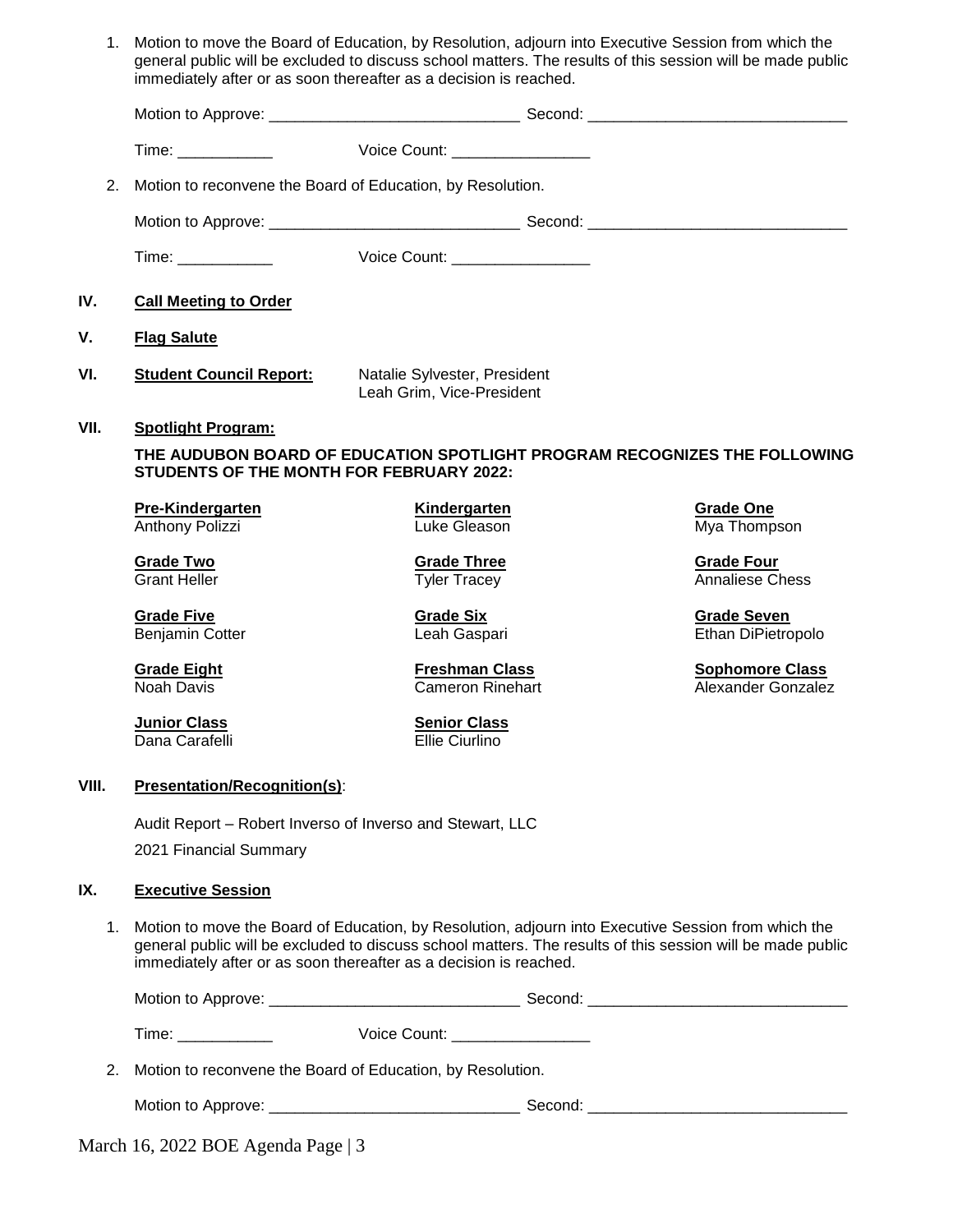|    | Time: ____________                        | Voice Count: _________________          |                                      |                   |
|----|-------------------------------------------|-----------------------------------------|--------------------------------------|-------------------|
| Х. | <b>Approval of Board Minutes:</b>         |                                         |                                      |                   |
| 1. | Motion to approve the following minutes:  |                                         |                                      |                   |
|    |                                           |                                         | February 16, 2022 Public Session     |                   |
|    |                                           |                                         | February 16, 2022 Executive Session  |                   |
|    |                                           |                                         | February 23, 2022 Public Session     |                   |
|    |                                           |                                         | February 23, 2022 Executive Session  |                   |
|    |                                           |                                         | February 28, 2022 Public Session     |                   |
|    |                                           |                                         | February 28, 2022 Executive Session  |                   |
|    | Motion to Approve: ______________________ |                                         | Second: ______________________       |                   |
|    | <b>Roll Call</b>                          |                                         |                                      |                   |
|    | __ Ammie Davis                            |                                         | ___ Joseph Ryan _______ Tara Butrica | ___ Nancy Schiavo |
|    | __ Joseph Miller                          | ___ Christopher Proulx ___ Lori Cassidy |                                      |                   |
|    | James Blumenstein [16] Allison Cox        |                                         | ___ Andrea Robinson                  |                   |

# **XI. Participation:** (Agenda Items Only)

The Board of Education recognizes the value of public comment on educational issues and the importance of allowing members of the public to express themselves on school matters of community interest.

In order to permit the fair and orderly expression of such comment, the Board has set aside two portions of this Board meeting for public comment on any school or school district issue that a member of the public feels may be of interest to the residents of the school district.

For the first portion, public comments are invited on matters pertaining only to the agenda for tonight's meeting. For the second portion, public comments are invited on all matters pertaining to the school district.

Participants should announce their name, address, and any group they may represent, if applicable. The Board reserves the right to limit public discussion. Public discussion of a topic will be limited to fifteen (15) minutes, and individual speakers will be limited to three (3) minutes. No participant may speak more than once on the same topic until all others who wish to speak on that topic have been heard. Reference bylaws #0167 of the Audubon Public Schools Board of Education Manual.

The Board uses the public comment period as an opportunity to listen to citizen. Not all issues brought to a Board meeting will be resolved at that particular meeting. Complaints stated or actions requested by the public may be taken under advisement by the Board for investigation, discussion, actions, or disposition at a later date or time. The public comments sessions are an opportunity for citizens to share their opinions and remarks with the Board; it is not a question and answer session. The Board may or may not respond to public comments at the time they are made and is under no obligation to do so.

The Board does not endorse public comments nor will the Board be held liable for comments made by members of the public. Any individuals who may be the subject of public comments, including district employees, shall retain all rights against defamation and slander according to the laws of New Jersey.

All motions are voted on by all members unless otherwise marked with a +.

**XII. GOVERNANCE: Chairperson: Mr. Blumenstein –** Committee Members: Ms. Butrica, Mr. Miller, Mr. Ryan and Alternate: Ms. Robinson

March 16, 2022 BOE Agenda Page | 4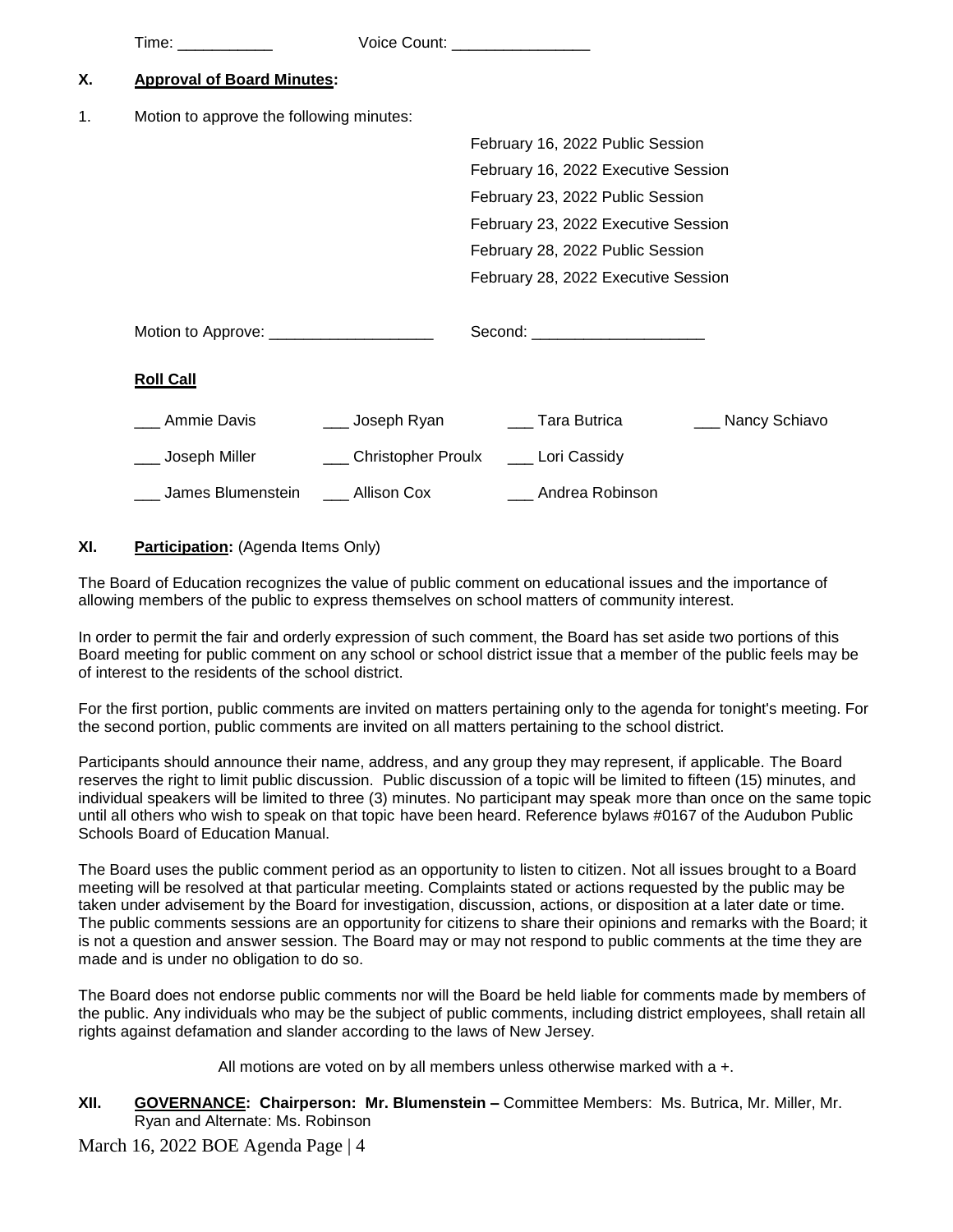# **Board of Education Goals**

- \* To continue to provide equitable access to a rigorous curriculum while focusing on improving student achievement and decreasing the achievement gaps.
- $\cdot \cdot$  To maintain a cost-effective budget that provides for educational resources, supports a preventative maintenance program, and encourages and facilitates long-range facility improvements.
- \* To foster a positive school climate and culture in order to positively impact student motivation, engagement, and achievement.
- 1. Motion to approve the first reading of the following policies and regulations as recommended by the full Governance Committee of the Board.

| <b>Regulation</b> | <b>Title</b>                                                                       | <b>New/Revised</b> |
|-------------------|------------------------------------------------------------------------------------|--------------------|
| 2431.4            | Prevention And Treatment Of Sports-Related Concussions And<br><b>Head Injuries</b> | Revised            |
| 2460.30           | Additional/Compensatory Special Education And Related Services                     | <b>New</b>         |
| 2622              | <b>Student Assessment</b>                                                          | <b>New</b>         |
| 5751              | Sexual Harassment of Students                                                      | Revised            |
| 8465              | Crimes And Bias-Related Acts                                                       | Revised            |
| <b>Policy</b>     | <b>Title</b>                                                                       | <b>New/Revised</b> |
| 2415.05           | Student Surveys, Analysis, Evaluations, Examinations, Testing, Or<br>Treatment     | Revised            |
| 2431.4            | Prevention And Treatment Of Sports-Related Concussions And<br><b>Head Injuries</b> | Revised            |
| 2451              | <b>Adult High School</b>                                                           | Revised            |
| 2622              | <b>Student Assessment</b>                                                          | Revised            |
| 3233              | <b>Political Activities</b>                                                        | Revised            |
| 5541              | Anti-Hazing                                                                        | <b>New</b>         |
| 8465              | <b>Crimes And Bias-Related Acts</b>                                                | Revised            |
| 9560              | <b>Administration Of School Surveys</b>                                            | Revised            |

Motion to Approve Item(s) 1 through 1: \_\_\_\_\_\_\_\_\_\_\_\_\_\_\_\_\_\_\_ Second: \_\_\_\_\_\_\_\_\_\_\_\_\_\_\_\_\_\_\_\_

# **Roll Call**

| Ammie Davis       | Joseph Ryan        | Tara Butrica    | Nancy Schiavo |
|-------------------|--------------------|-----------------|---------------|
| Joseph Miller     | Christopher Proulx | Lori Cassidy    |               |
| James Blumenstein | Allison Cox        | Andrea Robinson |               |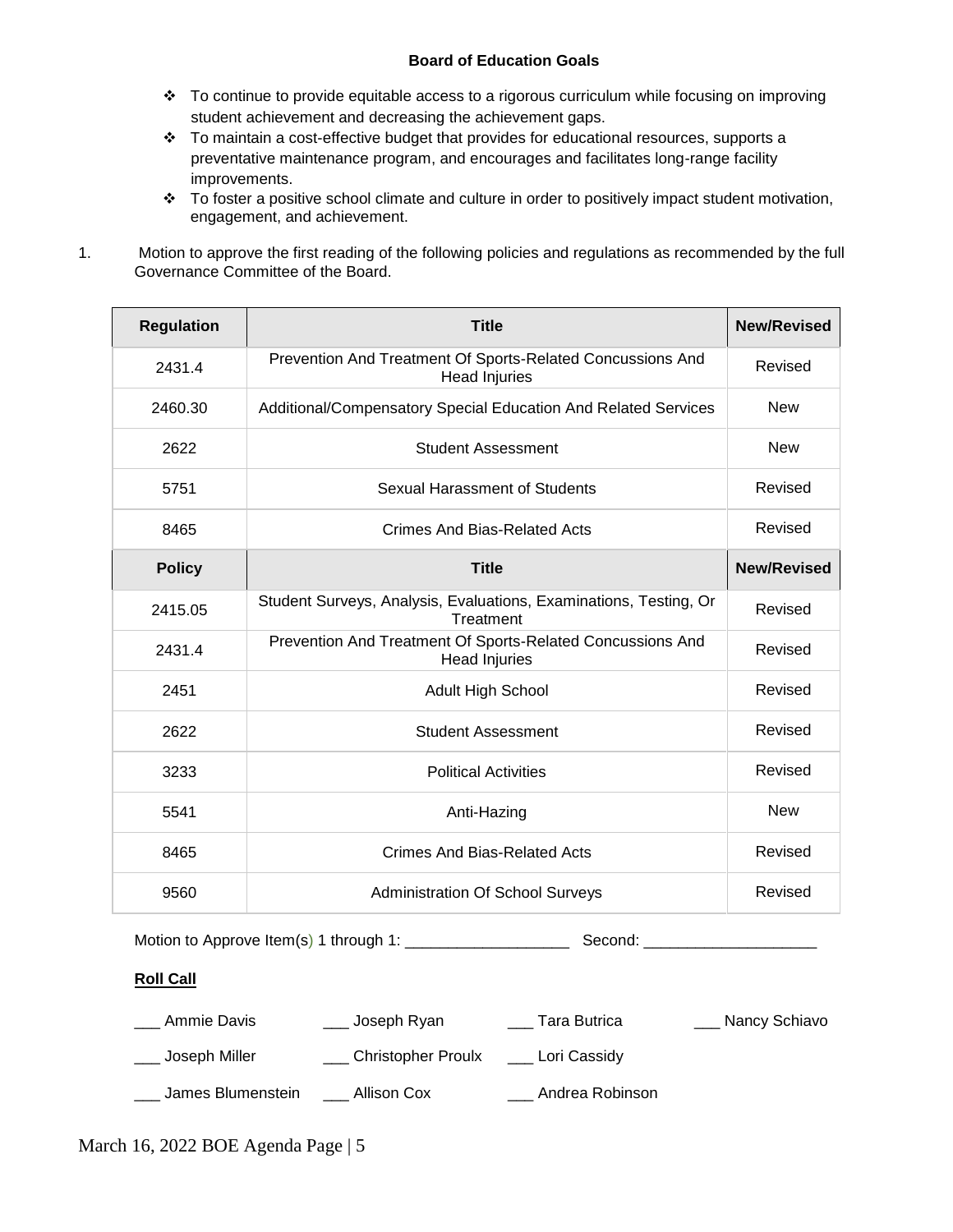#### **XIII. OPERATIONS: Chairperson: Mrs. Cox –** Committee Members: Ms. Davis, Mr. Proulx, Mr. Ryan and Alternate: Mr. Miller

## **Board of Education Goals**

- $\div$  To continue to provide equitable access to a rigorous curriculum while focusing on improving student achievement and decreasing the achievement gaps.
- $\cdot \cdot$  To maintain a cost-effective budget that provides for educational resources, supports a preventative maintenance program, and encourages and facilitates long-range facility improvements.
- $\cdot \cdot$  To foster a positive school climate and culture in order to positively impact student motivation, engagement, and achievement.
- 1. Board Secretary's Report in accordance with 18A: 17-36 and 18A: 17-9 for the month of January 2022. The Board Secretary certifies that no line item account has been over expended in violation of N.J.A.C. 6A: 23A – 16.10 (c) 3 and that sufficient funds are available to meet the district's financial obligations for the remainder of the fiscal year.

January Board Secretary's Report

2. Cash Reconciliation Report in accordance with 18A:17-36 and 18A:17-9 for the month of January 2022. The Cash Reconciliation Report and Secretary's reports are in agreement for the month of January 2022.

January Cash Reconciliation Report

- 3.Board Secretary in accordance with N.J.A.C. 6A:23A 16.10 (c) 2 certifies that there are no changes in anticipated revenue amounts or revenue sources.
- 4. Board of Education Certification pursuant to N.J.A.C. 6A:23A 16.10 (c) 4 We certify that after review of the secretary's monthly financial report (appropriations section) and upon consultation with the appropriate district officials, that to the best of our knowledge no major accounts or fund has been over expended in violation of N.J.A.C. 6A:23A – 16.10 (b) and that sufficient funds are available to meet the district's financial obligations for the remainder of the fiscal year.
- 5. Motion to approve line item transfers for the month of January 2022.

January Transfers

6. Motion to approve the bills payable list for March 2022 in the amount of \$631,103.31 when certified.

March Bill List

- 7. Motion to approve the Emergency Connectivity Fund award in the amount of \$112,000.00 for the 21-22 school year for the purchase of technology equipment.
- 8. Motion to accept the \$1,000.00 donation from the ACME Markets Foundation's Nourishing Neighbors campaign to be used to support the Mansion Avenue Elementary School and the Audubon Junior-Senior High School food pantries.
- 9. Motion to authorize Garrison Architects to prepare bid package #1 for roof restoration at Mansion Avenue School and Audubon Jr./Sr. High School in accordance with the bond referendum passed on December 14, 2021.
- 10. Motion to acknowledge Safety conducted in the District Schools:

# **Audubon Park Preschool**

| <b>February 22, 2022</b>                       | <b>Shelter in Place</b> |
|------------------------------------------------|-------------------------|
| February 23, 2022                              | Fire Drill              |
| March 16, 2022 BOE Agenda Page $\vert 6 \vert$ |                         |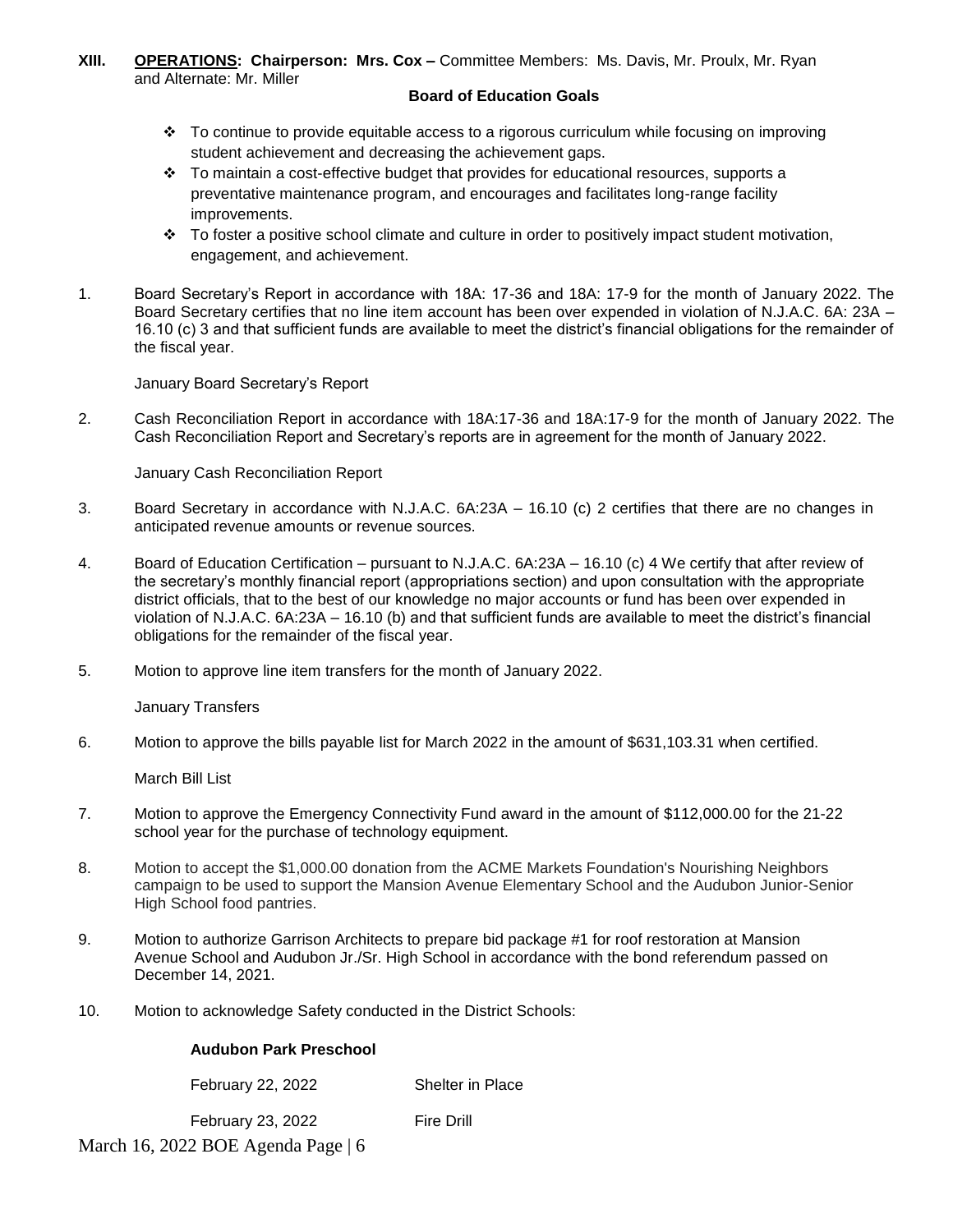# **Haviland Avenue School**

| February 10, 2022            | Fire Drill           |
|------------------------------|----------------------|
| February 15, 2022            | Lockdown Drill       |
| February 23, 2022            | Shelter in Place     |
| <b>Mansion Avenue School</b> |                      |
| February 23, 2022            | Fire Drill           |
| February 25, 2022            | Lockout Drill        |
| <b>Audubon High School</b>   |                      |
| February 11, 2022            | Fire Drill           |
| February 22, 2022            | Active Shooter Drill |

#### 11. Motion to approve to the following resolution:

#### **Resolution to accept the June 30, 2021 Audit Report**

**WHEREAS** the Audubon Board of Education in accordance with NJSA 18A:23-1 must have a certified External Audit of the District's account and financial transactions; and

**WHEREAS** the Audubon Board of Education received the audit performed by Inverso and Stewart, LLC and discussed said audit at its public meeting held on March 16, 2022 now

**BE IT RESOLVED** that the Audubon Board of Education accepts the audit for the 2020-2021 school year, fiscal year ending June 30, 2021. It is noted there are no ACFR/AMR findings.

Annual Comprehensive Financial Report

Motion to Approve Item(s) 1 through 11: \_\_\_\_\_\_\_\_\_\_\_\_\_\_\_\_\_\_\_ Second: \_\_\_\_\_\_\_\_\_\_\_\_\_\_\_\_\_\_\_\_

#### **Roll Call**

| Ammie Davis       | Joseph Ryan          | Tara Butrica    | Nancy Schiavo |
|-------------------|----------------------|-----------------|---------------|
| Joseph Miller     | _ Christopher Proulx | Lori Cassidy    |               |
| James Blumenstein | Allison Cox          | Andrea Robinson |               |

# **XIV. EDUCATION: Chairperson: Ms. Schiavo - Committee Members: Mr. Blumenstein, Mr. Proulx, Ms. Robinson and Alternate: Ms. Cassidy**

#### **Board of Education Goals**

- To continue to provide equitable access to a rigorous curriculum while focusing on improving student achievement and decreasing the achievement gaps.
- $\div$  To maintain a cost-effective budget that provides for educational resources, supports a preventative maintenance program, and encourages and facilitates long-range facility improvements.
- \* To foster a positive school climate and culture in order to positively impact student motivation, engagement, and achievement.

March 16, 2022 BOE Agenda Page | 7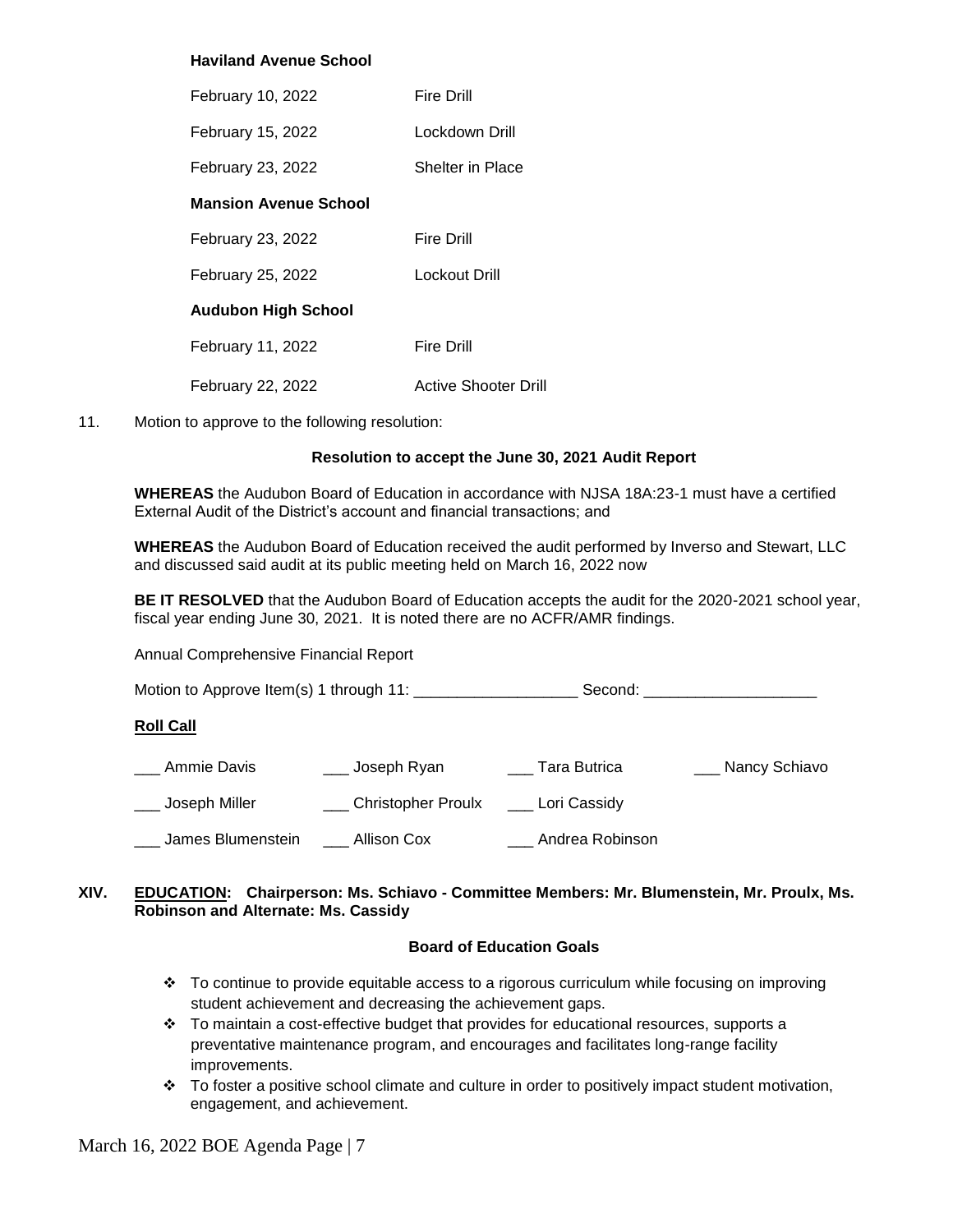1. Motion to approve the issuance of written decisions affirming, rejecting, or modifying the Superintendent's determination in regard to incident(s) reported at the February 16, 2022 meeting of the Board of Education.

| School      | <b>Incident Report Number</b> | <b>Board Determination</b> |
|-------------|-------------------------------|----------------------------|
| <b>AHS</b>  | 8098                          | Not HIB                    |
| <b>AHS</b>  | 8099                          | <b>HIB</b>                 |
| <b>AHS</b>  | 8119                          | Not HIB                    |
| <b>AHS</b>  | 8120                          | Not HIB                    |
| AHS         | 8121                          | <b>HIB</b>                 |
| <b>AHS</b>  | 8143                          | <b>HIB</b>                 |
| <b>AHS</b>  | 8150                          | Not HIB                    |
| <b>MAS</b>  | 8114                          | Not HIB                    |
| <b>MAS</b>  | 8161                          | <b>HIB</b>                 |
| <b>MAS</b>  | 8162                          | Not HIB                    |
| <b>HAS</b>  | N/A                           | N/A                        |
| <b>APPS</b> | N/A                           | N/A                        |

2. + Student Statistics March 1, 2022

| Date     | Audubon<br>Preschool | <b>Haviland Avenue</b> | <b>Mansion Avenue</b> | Audubon Jr./Sr.<br>HS | Out of District | Total |
|----------|----------------------|------------------------|-----------------------|-----------------------|-----------------|-------|
| 3/1/2022 | 27                   | 246                    | 363                   | 780                   | 20              | 1436  |
| 2/1/2022 | 27                   | 246                    | 361                   | 777                   | 20              | 1,431 |
| 3/1/2021 | N/A                  | 248                    | 369                   | 808                   | 21              | 1,446 |

# 3. **Approval of Attendance at Conferences and Workshops for the 2021-2022 School Year**

 **WHEREAS**, certain **Audubon Public School District employees** have requested authorization to attend the conference(s)/Workshop(s) listed below, and

**WHEREAS**, the attendance of each employee at the specified conference/workshop is educationally necessary, fiscally prudent and 1) directly related to and within the scope of the employee's current responsibilities and the **District's Professional Learning Plan**, and 2) critical to the instructional needs of the District or furthers the efficient operation of the District;

**NOW, THEREFORE BE IT RESOLVED**, that the **Audubon Board of Education** authorizes the attendance of the employees at the specified conferences/workshops listed below, and be it

**FURTHER RESOLVED**, that the **Board** hereby determines that the estimated expenses related to the authorized travel listed below are justified and

**THEREFORE**, authorizes payment of any registration fees and statutorily authorized travel expenditures to the designated employees, not to exceed District budgetary limitations and to be in accordance with the provisions of *N.J.S.A. 18A:11-12*, the District's travel policy and procedures, State travel payment guidelines established by the Department of Treasury in NJOMB circular letter 08-13-OMB, and with the guidelines established by the federal Office of Management and Budget:

| Participant               | Conference Title & Location             | Date(s)            | Cost                       |
|---------------------------|-----------------------------------------|--------------------|----------------------------|
| Kate Wilson               | Shakespeare Teacher Festival<br>Virtual | $3/7/22 - 3/14/22$ | Conference Cost<br>\$50.00 |
| <b>Catherine Gidjunis</b> | Shakespeare Teacher Festival<br>Virtual | $3/7/22 - 3/14/22$ | Conference Cost<br>\$50.00 |
| Melissa Cecchini          | Shakespeare Teacher Festival<br>Virtual | $3/7/22 - 3/14/22$ | Conference Cost<br>\$50.00 |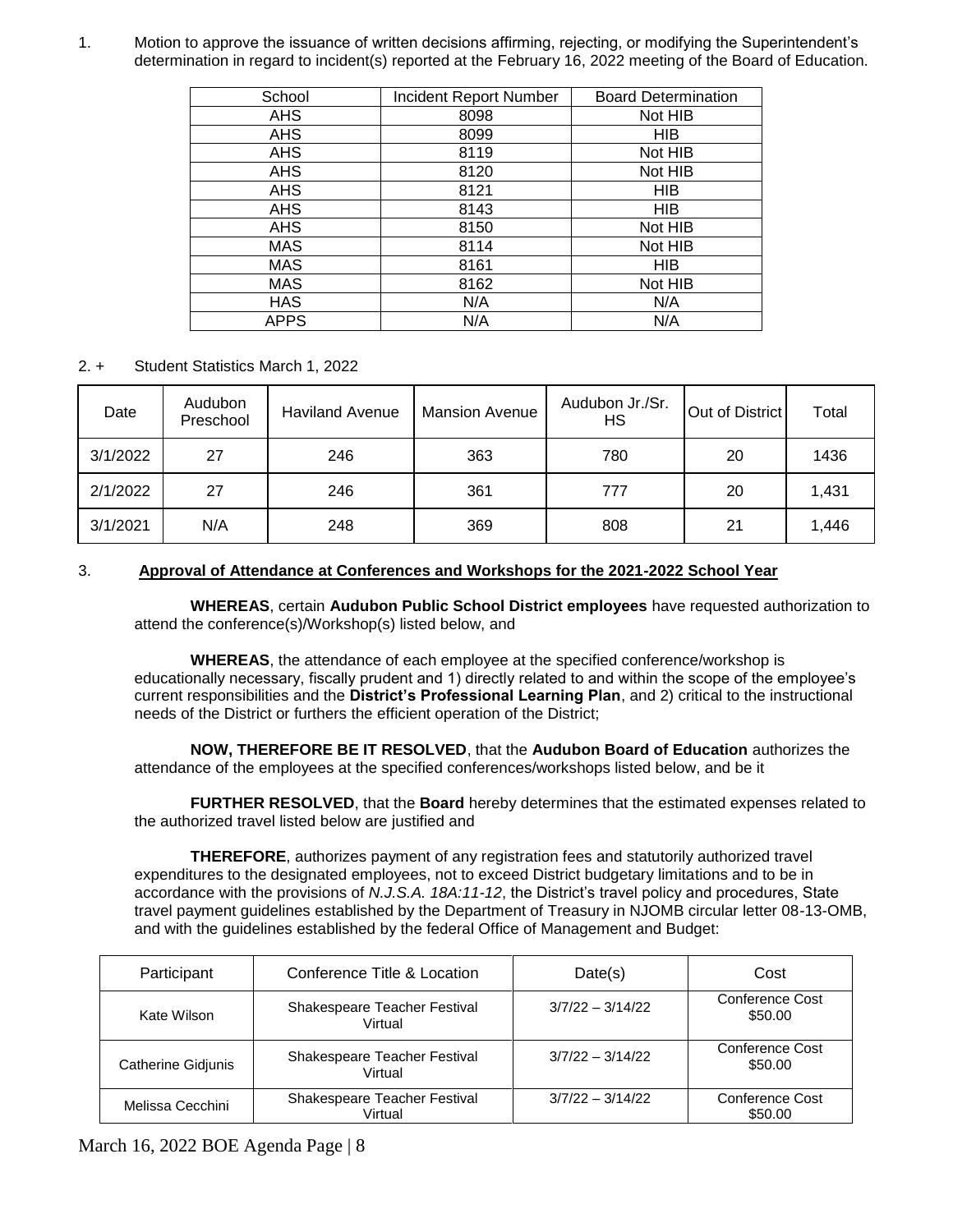| Ryan Latini             | Shakespeare Teacher Festival<br>Virtual             | $3/7/22 - 3/14/22$  | Conference Cost<br>\$50.00            |
|-------------------------|-----------------------------------------------------|---------------------|---------------------------------------|
| <b>Cherrie McNellis</b> | Teaching Youth About Justice & Equity<br>Virtual    | 3/7/22              | Conference Cost<br>\$15.00            |
| Maria McCutcheon        | Teaching Youth About Justice & Equity<br>Virtual    | 3/7/22              | Conference Cost<br>\$15.00            |
| Stephanie Berenato      | Foundations of Inclusive Education<br>Blackwood, NJ | 3/21/22             | Conference Cost<br>\$149.00<br>Travel |
| Theresa Salamone        | Foundations of Inclusive Education<br>Blackwood, NJ | 3/21/22             | Conference Cost<br>\$149.00<br>Travel |
| <b>Bianca Saunders</b>  | <b>FUNdations Level 3 Workshop</b><br>Virtual       | 3/24/22             | Conference Cost<br>\$289.00           |
| Shannon Horan           | <b>FUNdations Level 3 Workshop</b><br>Virtual       | 3/24/22             | Conference Cost<br>\$289.00           |
| Bridget Bialecki        | Wilson Reading System<br>Virtual                    | $5/23/22 - 5/25/22$ | <b>Conference Cost</b><br>\$625.00    |

4. + Motion to approve the following use of facilities requests:

| School | Location             | Activity                                         | Start/End Date(s) | Time(s)              | Contact              |
|--------|----------------------|--------------------------------------------------|-------------------|----------------------|----------------------|
| AHS    | Main Gym             | 6 <sup>th</sup> Grade<br>Funtacular              | 4/29/22           | 6:30 PM $-$ 9:00 PM  | Melissa<br>McCloskey |
| AHS    | <b>Auxiliary Gym</b> | 7 <sup>th</sup> & 8 <sup>th</sup> Grade<br>Dance | 4/8/22            | 5:30 PM $-$ 10:00 PM | Alvina<br>LaCasse    |

5. + Motion to approve the following field trip requests for the 2021-2022 school year:

| School     | Destination of<br>Trip/<br>Staff in charge                                      | Date    | Time(s)                                | Chaperones &<br><b>Students</b>            | Purpose of Trip                                                                                | <b>Bus Cost</b>                                                  |
|------------|---------------------------------------------------------------------------------|---------|----------------------------------------|--------------------------------------------|------------------------------------------------------------------------------------------------|------------------------------------------------------------------|
| <b>AHS</b> | <b>Haviland Avenue</b><br>School and<br>Preschool<br>L. Drinkhouse/E.<br>Willis | 4/6/22  | Depart: 8:45 am<br>Return: 11:15<br>pm | 8 chaperones,<br>43 students               | Interact students to<br>host spring event for<br>preschool students                            | No Cost                                                          |
| <b>HAS</b> | Philadelphia Zoo<br>K. Monteleone                                               | 5/24/22 | Depart: 9:15 am<br>Return: 2:00 pm     | 29 chaperones<br>& parents, 80<br>students | Learn about animals,<br>characteristics and<br>habitat; aide in their<br>animal report writing | \$315.00                                                         |
| <b>AHS</b> | <b>Hershey Park</b><br>A. Bulskis                                               | 5/26/22 | Depart: 8:15 am<br>Return: 8:30 pm     | 8 chaperones,<br>100 students              | Sophomore Class<br>Trip                                                                        | <b>Bus Cost</b><br>\$1,396.19<br><b>Total Cost</b><br>\$4,796.19 |

- 6. Motion to approve student #11126 to utilize ARK Educational Services to meet the requirement of Health II Safety Education at the recommendation of the Superintendent of Schools.
- 7. Motion to approve the Affirmative Action Team to conduct the Needs Assessment and develop a Comprehensive Equity Plan for 2022-2025.

March 16, 2022 BOE Agenda Page | 9 8. Motion to approve the following out of district DCP&P placements for the 2021-2022 school year at the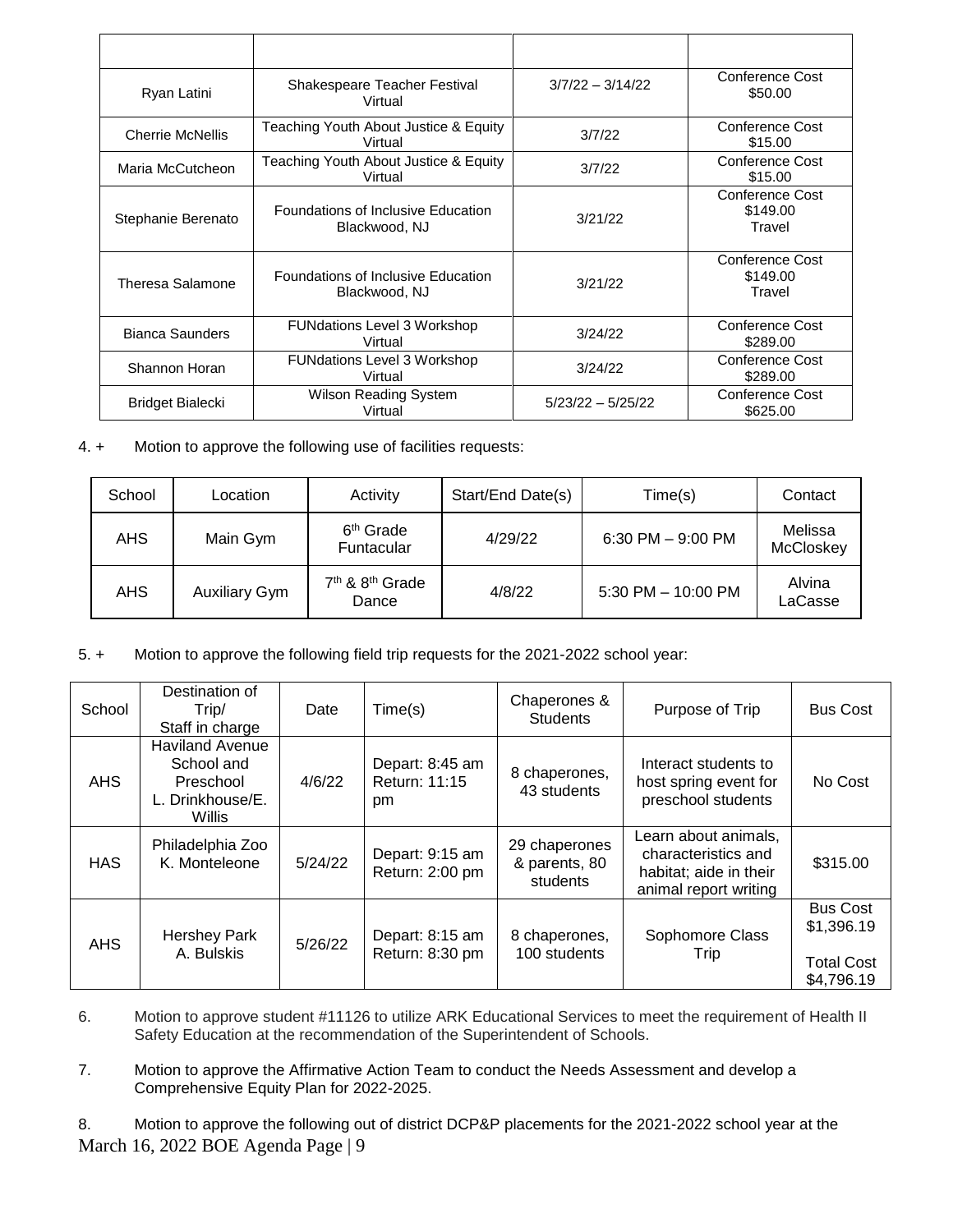recommendation of the Superintendent of Schools:

| DCP&P<br>D# | <b>Placement</b>                     | Tuition   | ESY                      | Extraordinary<br>Services \$ |
|-------------|--------------------------------------|-----------|--------------------------|------------------------------|
| 1348530     | Willingboro Public<br><b>Schools</b> | 16,923.00 | $\overline{\phantom{0}}$ | $\overline{\phantom{0}}$     |

9. Motion to approve homebound instruction for the following student(s):

| <b>STUDENT ID#</b> | <b>DATE</b>                                                                    |
|--------------------|--------------------------------------------------------------------------------|
| 02693              | Home instruction effective retroactive to January 18, 2022 – February 18, 2022 |
| 02713              | Home instruction effective retroactive to January 18, 2022 – March 14, 2022    |
| 01106              | Home instruction effective retroactive to February 3, 2022 – April 4, 2022     |
| 01087              | Home instruction effective retroactive to March 14, 2022 – April 14, 2022      |
| 01087              | Home instruction effective retroactive to February 13, 2022 – March 13, 2022   |

Motion to Approve Items 1 through 9: \_\_\_\_\_\_\_\_\_\_\_\_\_\_\_\_\_\_\_ Second: \_\_\_\_\_\_\_\_\_\_\_\_\_\_\_\_\_\_\_\_

## **Roll Call**

| Ammie Davis       | Joseph Ryan        | Tara Butrica    | __ Nancy Schiavo |
|-------------------|--------------------|-----------------|------------------|
| Joseph Miller     | Christopher Proulx | Lori Cassidy    |                  |
| James Blumenstein | Allison Cox        | Andrea Robinson |                  |

## **XV. HUMAN RESOURCES: Chairperson: Mrs. Davis, Committee Members: Ms. Cassidy, Ms. Cox, and Mrs. Schiavo, Alternate: Ms. Butrica**

# **Board of Education Goals**

- To continue to provide equitable access to a rigorous curriculum while focusing on improving student achievement and decreasing the achievement gaps.
- $\cdot \cdot$  To maintain a cost-effective budget that provides for educational resources, supports a preventative maintenance program, and encourages and facilitates long-range facility improvements.
- To foster a positive school climate and culture in order to positively impact student motivation, engagement, and achievement.
- 1. Motion to approve the Teacher of World Language agreement for Valeria Henkel at the Audubon Jr. /Sr. High School, effective March 17, 2022 for the 2021-2022 school year in accordance with the negotiated 2021-2024 contract between the Audubon Board of Education and the Audubon Education Association at Step 2, BA + 30, Final approval is pending the completion of all Audubon Board of Education and New Jersey Department of Education requirements at the recommendation of the Superintendent of Schools.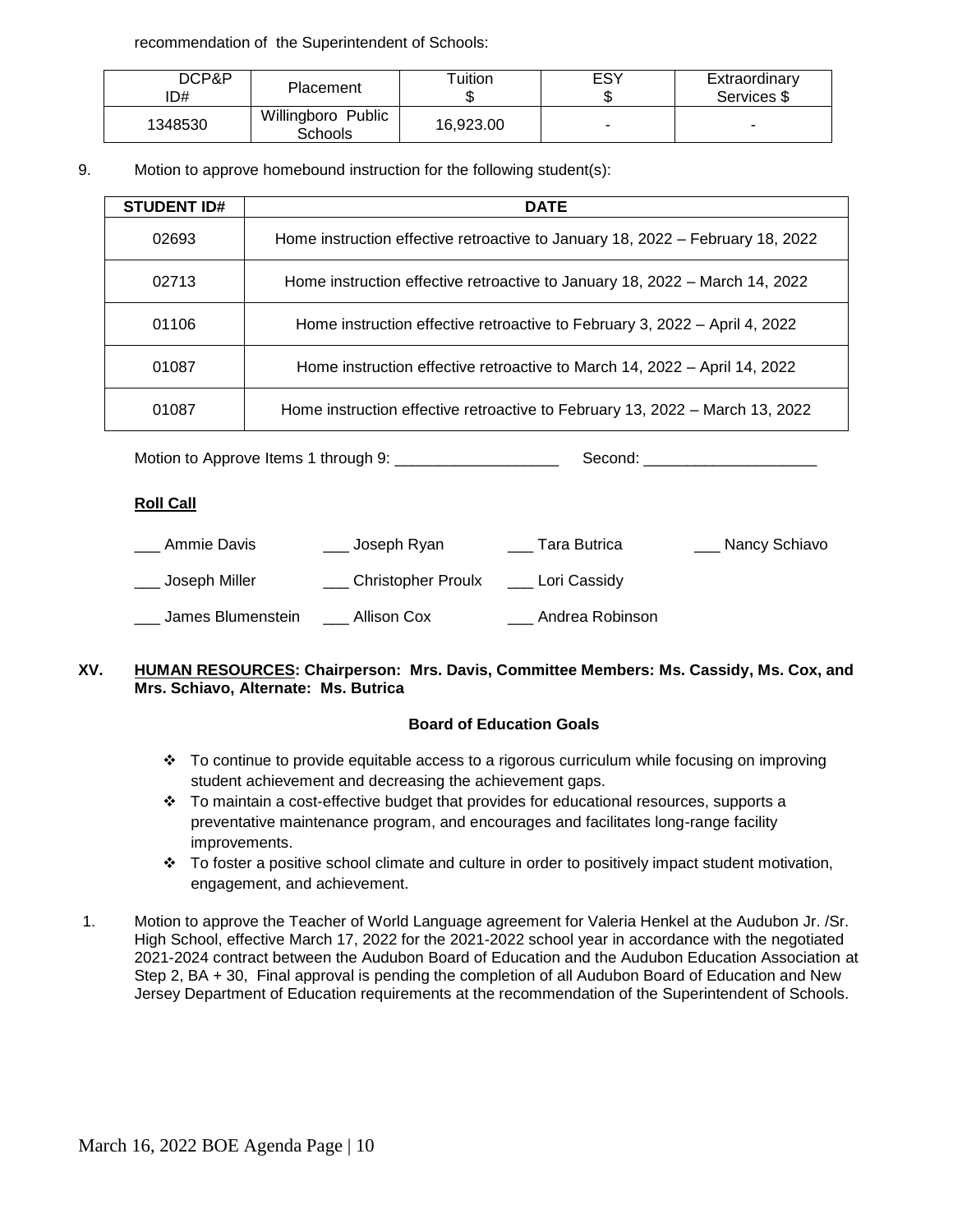- 2. + Motion to rescind the following long term substitute cafeteria aide agreement for Sharda Johnson, at Mansion Avenue School, retroactively effective February 9, 2022 at the recommendation of the Superintendent of Schools.
- 3. + Motion to approve the part-time Special Education Aide agreement for Linda Ayala, at the Haviland Avenue School, effective retroactively to February 28, 2022 for the 2021-2022 school year in accordance with the 2021-2024 negotiated contract between the Audubon Board of Education and the Audubon Education Association at Step 5, 60 credits, \$15.87 per hour, FTE 0.87, 29.5 hours per week, pending the completion of all Audubon Board of Education and New Jersey Department of Education requirements, at the recommendation of the Superintendent of Schools.
- 4. Motion to approve the Long Term Substitute Teacher of Art agreement for Nadia Koltsoon at the Audubon Jr. /Sr. High School, effective retroactively to March 10, 2022 through May 9, 2022, in accordance with the negotiated 2021-2024 contract between the Audubon Board of Education and the Audubon Education Association at \$260.00 per diem, no benefits; time worked does not count towards the acquisition of tenure. Final approval is pending the completion of all Audubon Board of Education and New Jersey Department of Education requirements at the recommendation of the Superintendent of Schools.
- 5. + Motion to approve the long term substitute, part-time General Aide agreement for Lindsey Urbano, at the Audubon Jr./Sr. High School effective retroactively to March 10, 2022 through June 1, 2022 for the 2021- 2022 school year in accordance with the 2021-2024 negotiated contract between the Audubon Board of Education and the Audubon Education Association at \$96.00 per day, FTE 0.87, 29.5 hours per week, pending the completion of all Audubon Board of Education and New Jersey Department of Education requirements, at the recommendation of the Superintendent of Schools.
- 6. Motion to approve Dylan DeNick as a Student Maintenance Assistant at the hourly rate of \$13.00 for 4.0 hours per day, 5 days per week, effective retroactive to March 11, 2022, with executed time sheets at the recommendation of the Superintendent of Schools:
- 7. + Motion to accept, with best wishes, the letter of resignation from Lois Tobey, Cafeteria Aide at Mansion Avenue School, effective retroactively to March 4, 2022.
- 8. + Motion to revise a request from employee #2070, to invoke a Family Leave of Absence, effective December 7, 2021 to April 29, 2022:

December 7, 2021 through April 29, 2022 Unpaid Leave (NJFLA)

9. Motion to approve a request from employee #1816, to invoke a Family Leave of Absence, effective September 1, 2022 to December 23, 2022:

September 1, 2022 through December 23, 2022 Unpaid Leave (NJFLA)

10. Motion to approve a request from employee #1395, to invoke a Family Leave of Absence, effective September 1, 2022 to December 23, 2022:

September 1, 2022 through December 23, 2022 Unpaid Leave (NJFLA)

- 
- 11. + Motion to revise the long term substitute, part-time Instructional Aide agreement for Rachel Simonetti, at the Mansion Avenue School effective January 3, 2021 through April 29, 2022 for the 2021-2022 school year in accordance with the 2021-2024 negotiated contract between the Audubon Board of Education and the Audubon Education Association at \$96.00 per day, FTE 0.87, 29.5 hours per week, pending the completion of all Audubon Board of Education and New Jersey Department of Education requirements, at the recommendation of the Superintendent of Schools.
- 12. Motion to revise a request from employee #232, to invoke a Family Medical Leave of Absence, effective December 21, 2021 to April 6, 2022:

Audubon BOE Agenda March 16, 2022 Page | 11 December 21, 2021 through April 6, 2022 Paid Leave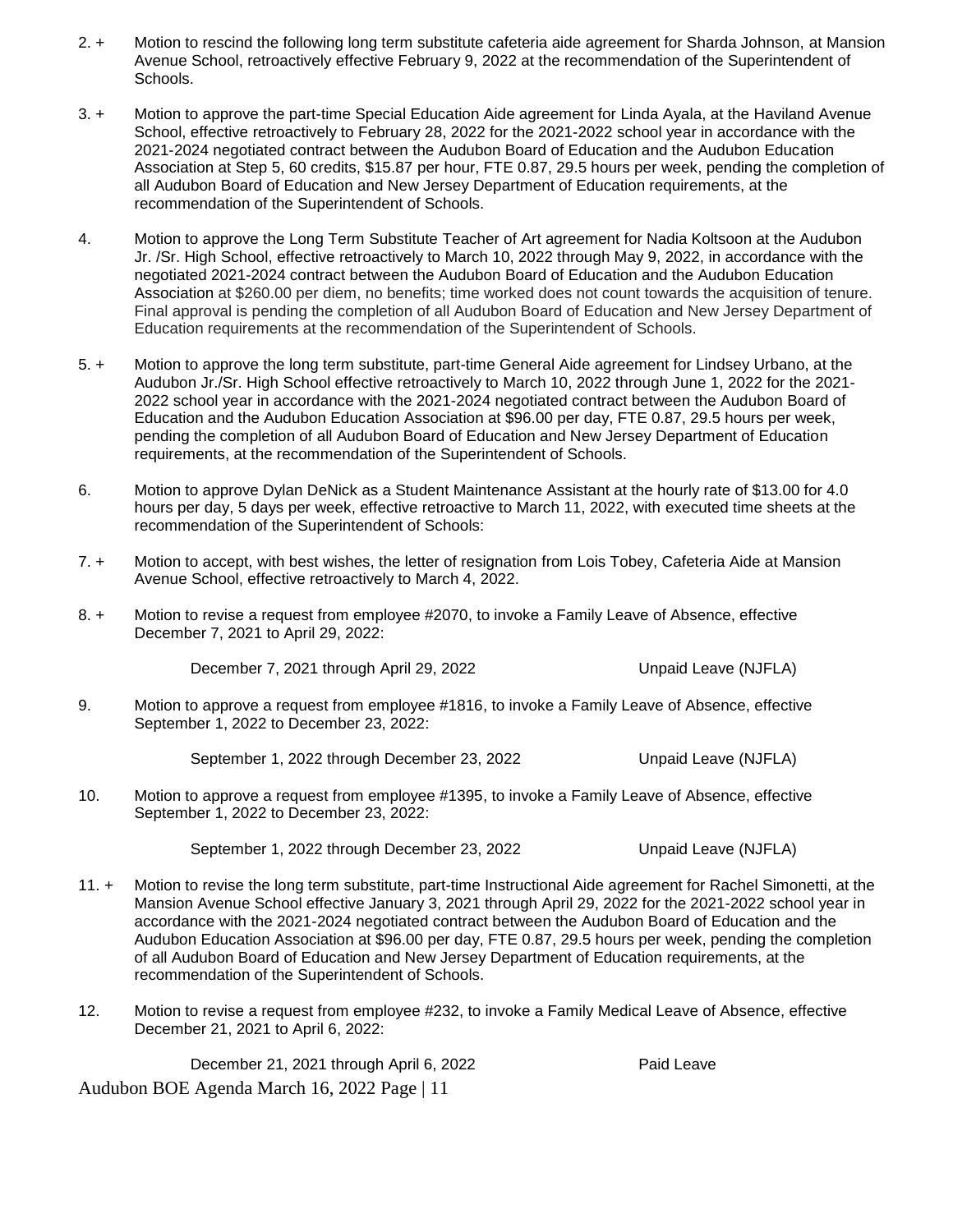December 21, 2021 through April 6, 2022 Federal FMLA

13. Motion to approve a request from employee #1125, to invoke a Family Medical Leave of Absence, effective February 28, 2022 to April 3, 2022:

| February 28, 2022 through April 3, 2022 | Paid Leave   |
|-----------------------------------------|--------------|
| February 28, 2022 through April 3, 2022 | Federal FMLA |

14. Motion to revise a request from employee #1974, to invoke the Family Medical Leave of Absence, effective February 25, 2022 to June 1, 2022:

| February 25, 2022 through June 1, 2022 | Unpaid Leave |
|----------------------------------------|--------------|
| February 25, 2022 through June 1, 2022 | Federal FMLA |

15. + Motion to authorize the Audubon Board of Education to create the position of Elementary Teacher (Preschool) Full-time (FTE 1.0) effective October 4, 2021 in accordance to the negotiated 2021-2024 contract between the Audubon Board of Education and the Audubon Education Association, at the recommendation of the Superintendent of Schools.

|                   |                        |                 | Second: _______________________ |
|-------------------|------------------------|-----------------|---------------------------------|
| <b>Roll Call</b>  |                        |                 |                                 |
| Ammie Davis       | ___ Joseph Ryan        | Tara Butrica    | Nancy Schiavo                   |
| Joseph Miller     | ___ Christopher Proulx | Lori Cassidy    |                                 |
| James Blumenstein | Allison Cox            | Andrea Robinson |                                 |

- 16. + Motion to authorize the Audubon Board of Education to create the position of Elementary Teacher (Preschool) Full-time (FTE 1.0) effective December 6, 2021 in accordance to the negotiated 2021-2024 contract between the Audubon Board of Education and the Audubon Education Association, at the recommendation of the Superintendent of Schools.
- 17. + Motion to authorize the Audubon Board of Education to create the position of Elementary Teacher (Preschool) Full-time (FTE 1.0) effective September 1, 2022 for the 2022-2023 school year in accordance to the negotiated 2021-2024 contract between the Audubon Board of Education and the Audubon Education Association, at the recommendation of the Superintendent of Schools.
- 18. + Motion to authorize the Audubon Board of Education to create the position of Master Teacher: Primary education (PK-3) Full-time (FTE 1.0) effective March 7, 2022 in accordance to the negotiated 2021-2024 contract between the Audubon Board of Education and the Audubon Education Association, at the recommendation of the Superintendent of Schools.
- 19. + Motion to authorize the Audubon Board of Education to create the position of Paraprofessional-Instructional aide (Preschool) Part-time (FTE 0.87) effective December 9, 2021 in accordance to the negotiated 2021-2024 contract between the Audubon Board of Education and the Audubon Education Association, at the recommendation of the Superintendent of Schools.
- 20. + Motion to authorize the Audubon Board of Education to create the position of Paraprofessional-Instructional aide (Preschool) Part-time (FTE 0.87) effective February 15, 2022 in accordance to the negotiated 2021-2024 contract between the Audubon Board of Education and the Audubon Education Association, at the recommendation of the Superintendent of Schools.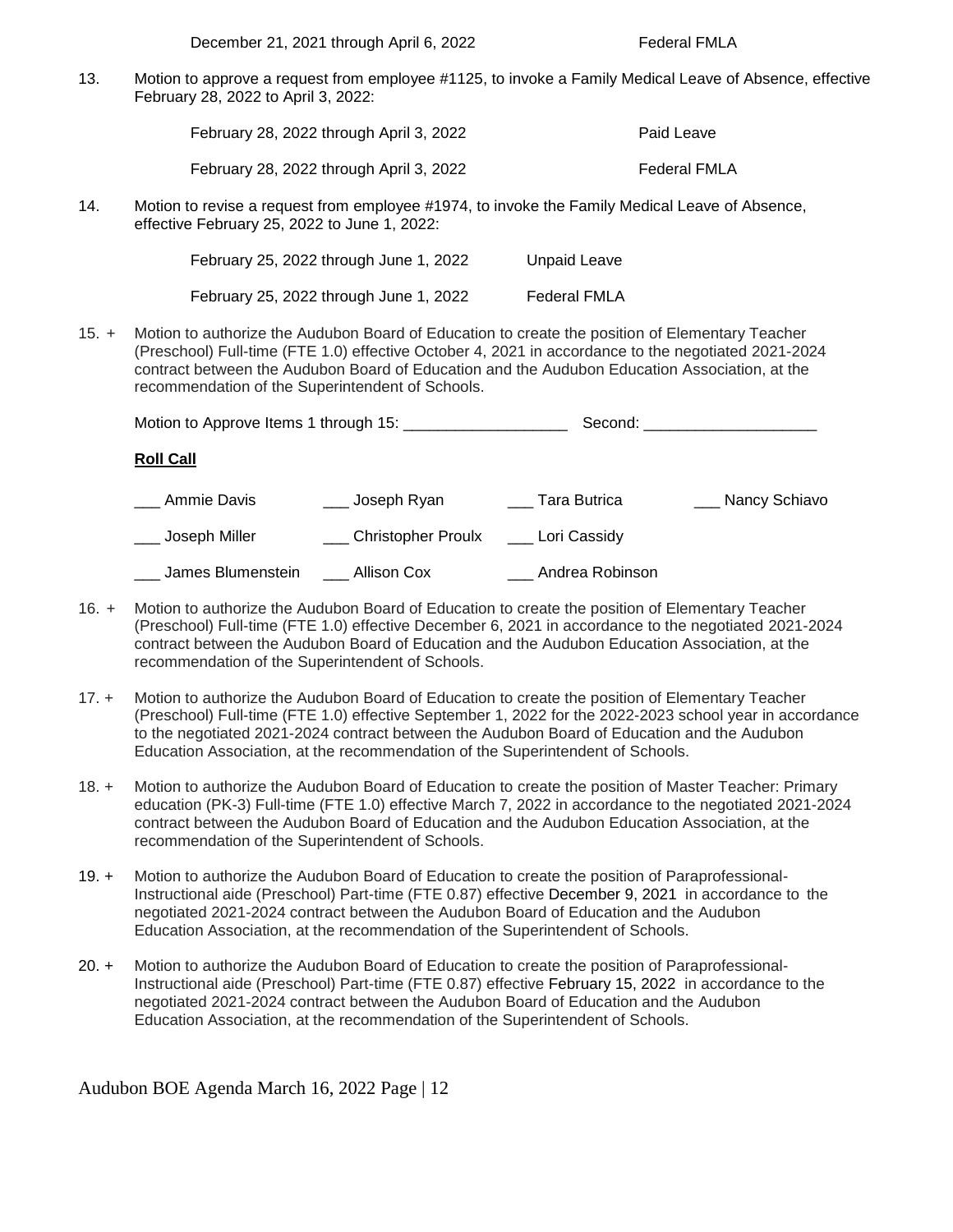- 21. Motion to authorize the Audubon Board of Education to create the position of Paraprofessional Instructional Aide (Preschool) Part-time (FTE 0.87) effective September 1, 2022 for the 2022-2023 school year in accordance to the negotiated 2021-2024 contract between the Audubon Board of Education and the Audubon Education Association, at the recommendation of the Superintendent of Schools.
- 22. Motion to authorize the Audubon Board of Education to create four (4) Paraprofessional Hallway/Bathroom Monitor positions at the Audubon Junior-Senior High School Part-time (FTE 0.87) effective March 17, 2022 in accordance to the negotiated 2021-2024 contract between the Audubon Board of Education and the Audubon Education Association, at the recommendation of the Superintendent of Schools.
- 23. + Motion to authorize the Audubon Board of Education to create two (2) Cafeteria Aide positions (1 at Haviland and 1 at Mansion) effective March 17, 2022, at the recommendation of the Superintendent of Schools.
- 24. Motion to approve the following as district substitute teachers, secretaries, and custodians for the 2021- 2022 school year, on an emergent basis, pending completion of all district and state requirements, at the recommendation of the Superintendent of Schools.

| Sherri Pfeffer - Substitute Nurse  | Taylor Ursino - Substitute Teacher   |
|------------------------------------|--------------------------------------|
| Sara Henry - Substitute Teacher    | Wayne Koehl - Substitute Teacher     |
| Kayla Primm - Substitute Teacher   | Frank Sannelli - Substitute Teacher  |
| James Winters - Substitute Teacher | Jennifer Jordan - Substitute Teacher |
| Donna Coakley - Substitute Nurse   | Lauren Fehr - Substitute Teacher     |

25. Motion to approve the following student from Camden County College for a field observation experience for the Spring 2022 semester:

| <b>Student</b> | <b>Grade/Subject</b>                                   | <b>Dates</b> | <b>Cooperating Teacher</b> |
|----------------|--------------------------------------------------------|--------------|----------------------------|
|                | Jennifer Ortiz   Haviland Avenue School   Spring, 2022 |              | Kim Brach                  |

26. Motion to approve the following student(s) from Rutgers University for a Field Placement experience for the 2022-23 school year:

| Daniel<br>Engwall | Haviland<br>Avenue<br>School<br>Grade 1 | September 6 through December 16, 2022:<br>175 hours of teaching/ observation; schedule by student and<br>cooperating teacher, AND $\cdot$ January 2 – April 21, 2023: Full-time<br>placement in the same assigned classroom. | Joanne<br><b>McCarty</b> |
|-------------------|-----------------------------------------|------------------------------------------------------------------------------------------------------------------------------------------------------------------------------------------------------------------------------|--------------------------|
|-------------------|-----------------------------------------|------------------------------------------------------------------------------------------------------------------------------------------------------------------------------------------------------------------------------|--------------------------|

27. Motion to rescind the following 2021-2022 Fall Athletic Department/Coaching Staff position.

| Name         | Sport/Activity         | Position       | Contractual<br>Rate |
|--------------|------------------------|----------------|---------------------|
| Chris Harris | <b>Weight Training</b> | Spring Coach   | \$2,438.50          |
| Rvan Boland  | Baseball               | Freshman Coach | \$2,537.20          |
| Dan Carter   | Softball               | Freshman Coach | \$2,544.00          |

28. Motion to approve the following paid spring coaching positions for the 2021-2022 school year based on the negotiated agreement between the Audubon Education Association and the Audubon Board of Education, pending the completion of all Audubon Board of Education and New Jersey Department of Education requirements, at the recommendation of the Superintendent of Schools.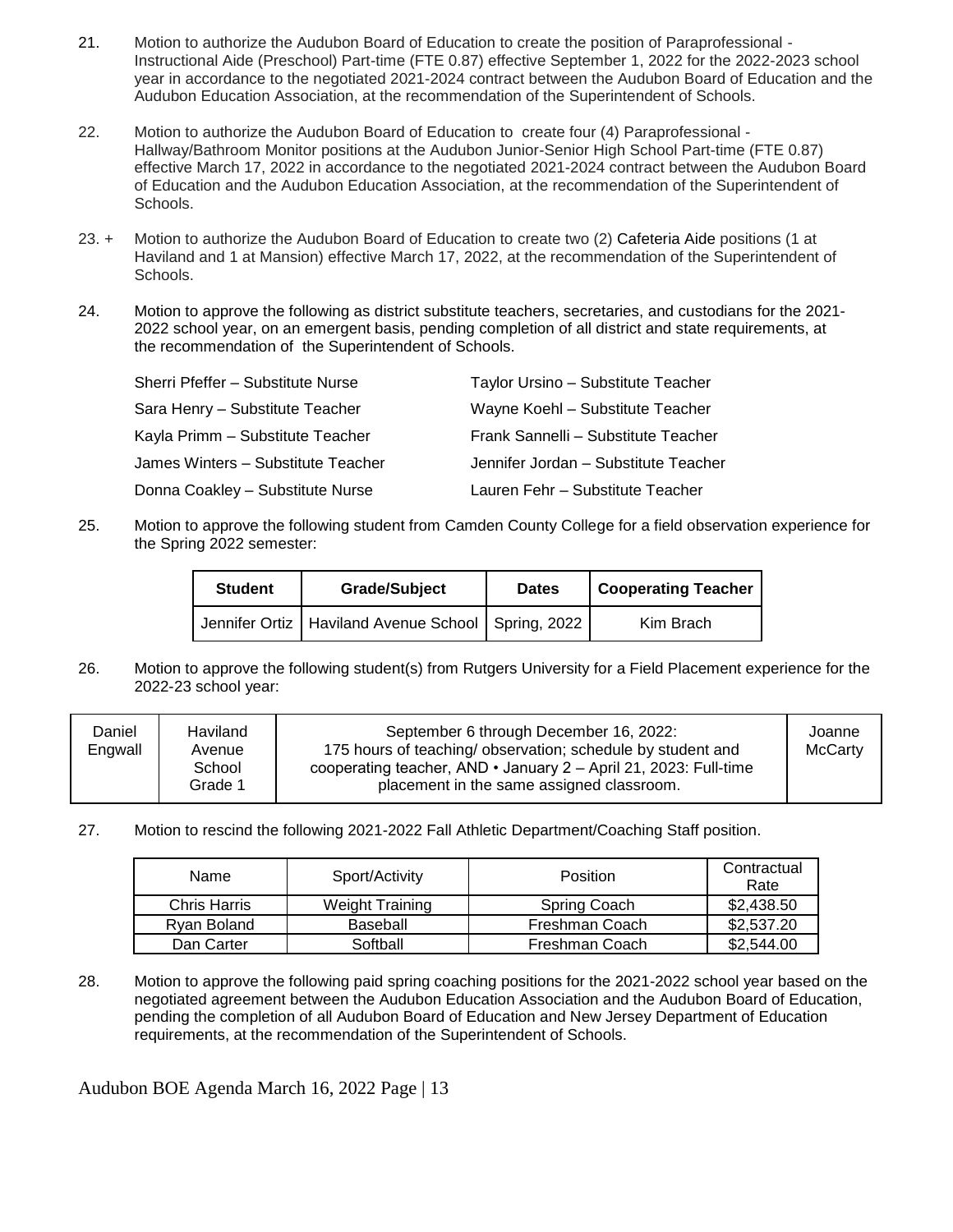As a result of the health-related closures due to COVID-19, payments and stipends may be impacted by cancellation of events, school closures, hybrid schedules, etc. The following stipends will be compensated as follows for the 2021-2022 school year:

| Cancelation of Season/Event                                                                             |         |  |  |
|---------------------------------------------------------------------------------------------------------|---------|--|--|
| When notified;<br>one week or more prior to the start of the season or<br>three days prior to the event | $0.0\%$ |  |  |
| School Closure & Hybrid Schedules                                                                       |         |  |  |
| Greater Than 50% of Season or Event Occurred                                                            | 100.0%  |  |  |
| Greater Than or Equal to 25% and<br>Less Than or Equal to 50%                                           | 50.0%   |  |  |
| Greater than 7 practices and Less Than 25%                                                              | 25.0%   |  |  |

Athletic Season = First official practice to sectional start or school closure

Extracurricular Season = First official practice to culminating event or school closure

| <b>NAME</b>         | <b>POSITION</b>               | <b>AMOUNT</b>            |
|---------------------|-------------------------------|--------------------------|
| *Ryan Boland        | <b>Baseball Asst. Varsity</b> | \$2,537.20               |
| *Jim Baron          | <b>Baseball Freshman</b>      | \$2,537.20               |
| <b>Chris Harris</b> | <b>Spring Weight Training</b> | \$1,463.10 (3/5 Stipend) |
| Jena Imperiale      | Softball Freshman             | \$2,544.00               |

**\***Ryan Boland, Tyler Inkster, Zachary Jakubowski, Ryan Knaul and Jim Barron will each receive 1/5 of the total of Varsity Assistant's + JV + Freshman stipends.

Motion to Approve Items 16 through 28: \_\_\_\_\_\_\_\_\_\_\_\_\_\_\_\_\_\_\_ Second: \_\_\_\_\_\_\_\_\_\_\_\_\_\_\_\_\_\_\_\_

# **Roll Call**

- \_\_\_ Ammie Davis \_\_\_\_\_\_\_\_\_\_ Joseph Ryan \_\_\_\_\_\_\_\_ Tara Butrica \_\_\_\_\_\_\_\_\_\_\_ Nancy Schiavo
- Loseph Miller **Christopher Proulx** Lori Cassidy
- \_\_\_ James Blumenstein \_\_\_ Allison Cox \_\_\_ Andrea Robinson

## **XVI. REPORTS:**

**XVII**. HIB District Report

| <b>March 2022</b> | <b>BULLYING INCIDENTS REPORT</b> |         |       |
|-------------------|----------------------------------|---------|-------|
| <b>SCHOOL</b>     | <b>Confirmed HIB</b>             | Non-HIB | Total |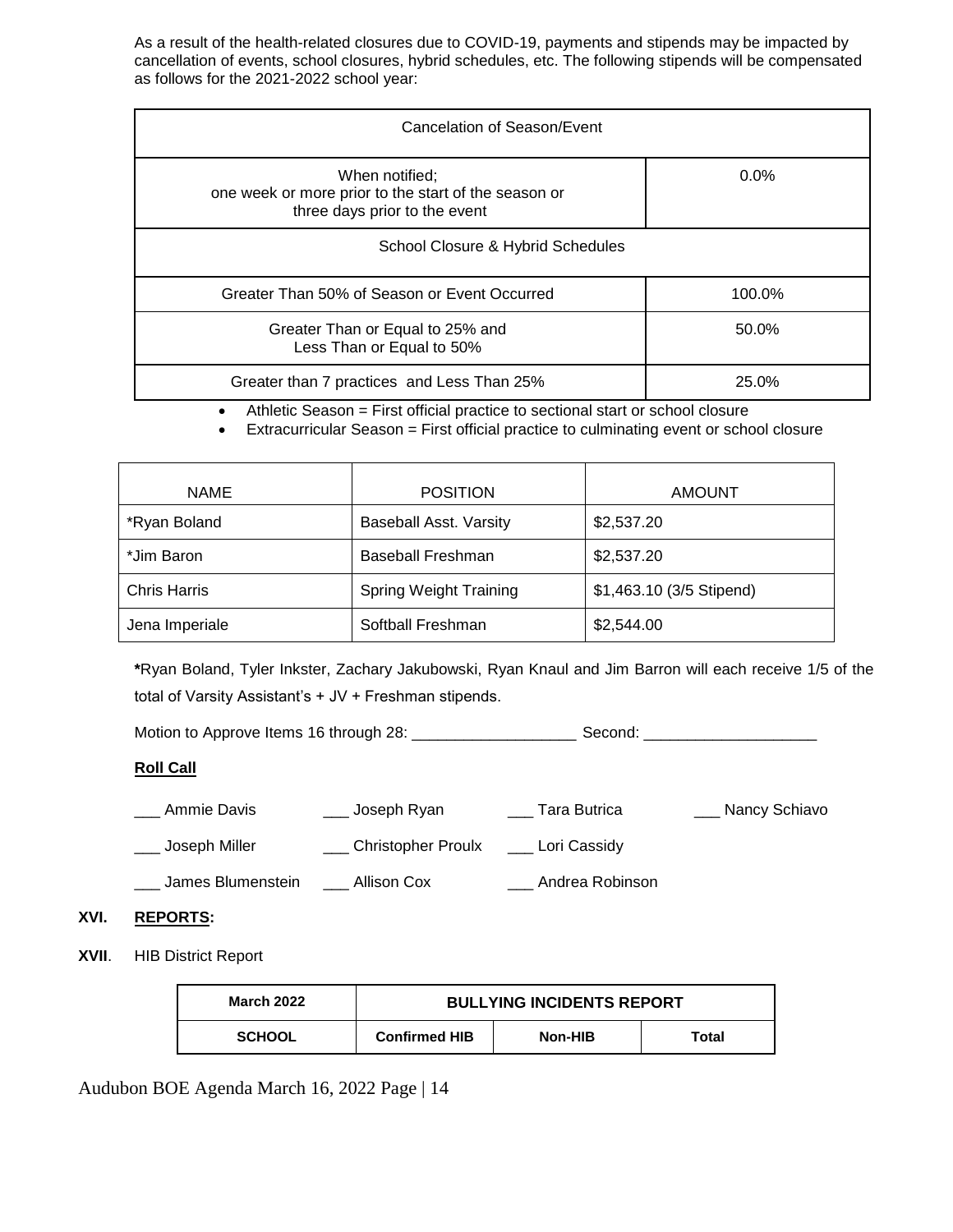| AHS #8204, #8310 |  |  |
|------------------|--|--|
| MAS #8230, #8249 |  |  |
| <b>HAS</b>       |  |  |
| <b>APPS</b>      |  |  |

## **XVIII**. Superintendent's Report

- **XIX.** Special Program Representatives:
	- A. CCESC Rep. Rotation: **Joseph Miller**
	- B. CCSBA Rep. Rotation: **Ammie Davis**
- **XX.** Board Member Comments

## **XXI. Public Participation:** (Open Discussion)

The Board of Education recognizes the value of public comment on educational issues and the importance of allowing members of the public to express themselves on school matters of community interest.

In order to permit the fair and orderly expression of such comment, the Board has set aside two portions of this Board meeting for public comment on any school or school district issue that a member of the public feels may be of interest to the residents of the school district.

For the first portion, public comments are invited on matters pertaining only to the agenda for tonight's meeting. For the second portion, public comments are invited on all matters pertaining to the school district.

Participants should announce their name, address, and any group they may represent, if applicable. The Board reserves the right to limit public discussion. Public discussion of a topic will be limited to fifteen (15) minutes, and individual speakers will be limited to three (3) minutes. No participant may speak more than once on the same topic until all others who wish to speak on that topic have been heard. Reference bylaws #0167 of the Audubon Public Schools Board of Education Policy Manual.

The Board uses the public comment period as an opportunity to listen to citizen. Not all issues brought to a Board meeting will be resolved at that particular meeting. Complaints stated or actions requested by the public may be taken under advisement by the Board for investigation, discussion, actions, or disposition at a later date or time. The public comments sessions are an opportunity for citizens to share their opinions and remarks with the Board; it is not a question and answer session. The Board may or may not respond to public comments at the time they are made and is under no obligation to do so.

The Board does not endorse public comments nor will the Board be held liable for comments made by members of the public. Any individuals who may be the subject of public comments, including district employees, shall retain all rights against defamation and slander according to the laws of New Jersey.

#### **XXII. Executive Session**

1. Motion to move the Board of Education, by Resolution, adjourn into Executive Session from which the general public will be excluded to discuss school matters. The results of this session will be made public immediately after or as soon thereafter as a decision is reached. **Action may/may not be taken.**

Motion to Approve: the condition of  $\mathcal{L}$  and  $\mathcal{L}$  second:  $\mathcal{L}$  second:  $\mathcal{L}$ 

Time: \_\_\_\_\_\_\_\_\_\_\_ Voice Count: \_\_\_\_\_\_\_\_\_\_\_\_\_\_\_\_

2. Motion to reconvene the Board of Education, by Resolution.